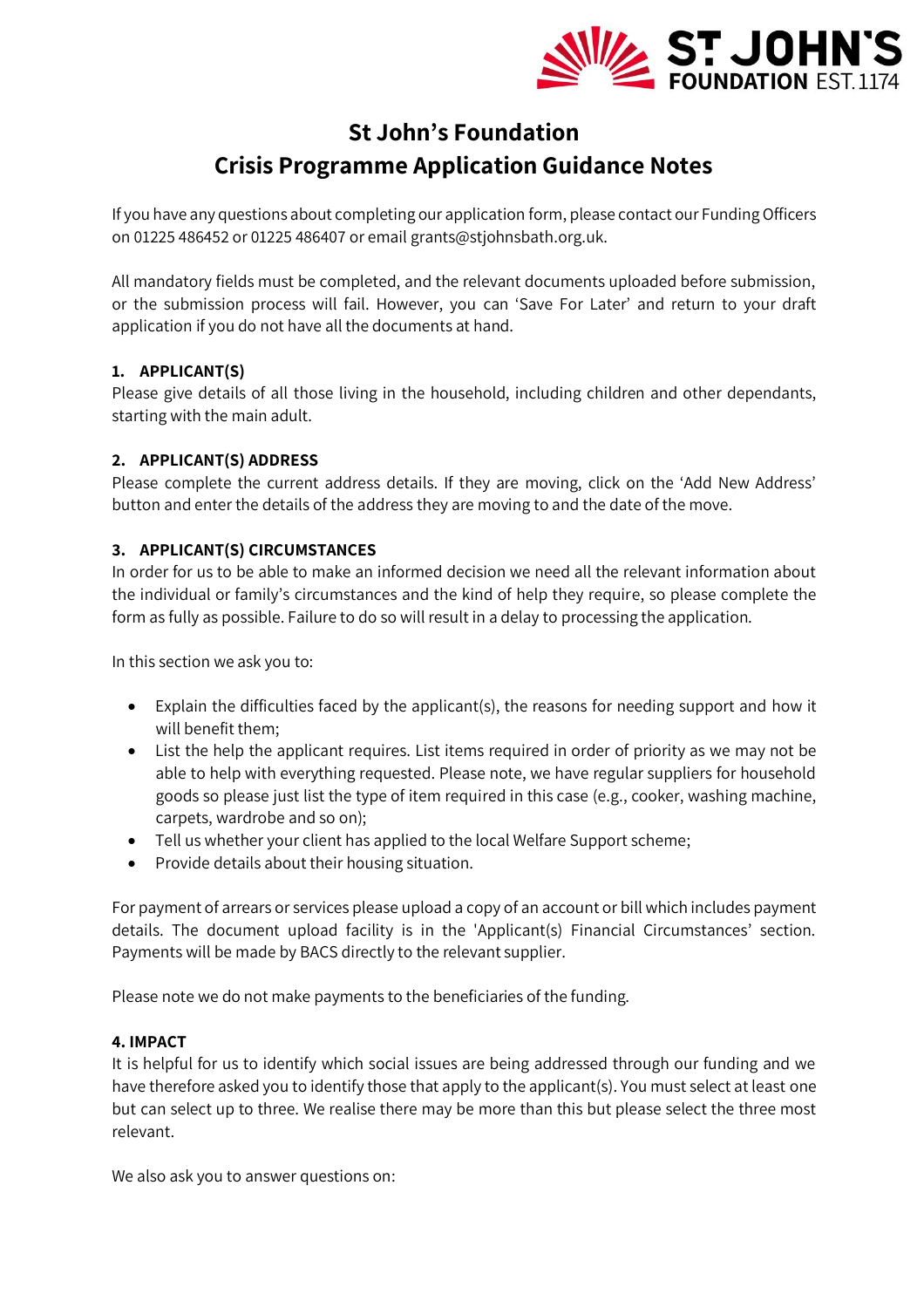- The status of the family
- Your ongoing contact with the main beneficiary
- Whether or not we may contact the beneficiary directly in the future if their application is successful

#### **5. APPLICANT(S) FINANCIAL CIRCUMSTANCES**

The monthly household income and expenditure figures you provide are used to calculate a 'disposable monthly income' figure - the amount which remains when the total essential monthly expenditure is deducted from the total monthly income.

In order to be considered eligible for support, the overall monthly disposable income of the household should not exceed:

- £250 for a household with no dependent children
- £275 for a household with up to two dependent children
- £300 for a household with three or more dependent children

This can be flexible at the Funding team's discretion if the family is larger or has some other extenuating circumstances.

#### **INCOME**

When providing details about monthly household income, please list income from everyone living in the household, including partners and children if relevant. This should include:

- Wages
- Benefits
- Maintenance payments
- Contributions from adult children/lodgers
- Any other income coming into the household

#### **EXPENDITURE**

Please provide details of the total essential monthly expenditure of all adult members of the household. Essential expenditure may include:

- Rent or mortgage payments
- Utility bills or meter payments
- Council tax
- Food and essential toiletries
- Essential clothing
- Mobile phones
- Internet
- TV licence
- Essential public transport
- Car costs (including tax, fuel, insurance, MOT and maintenance)
- Essential childcare costs

The following items are considered non-essential expenditure, and should typically be disregarded from the disposable monthly income calculation:

• Alcohol and tobacco